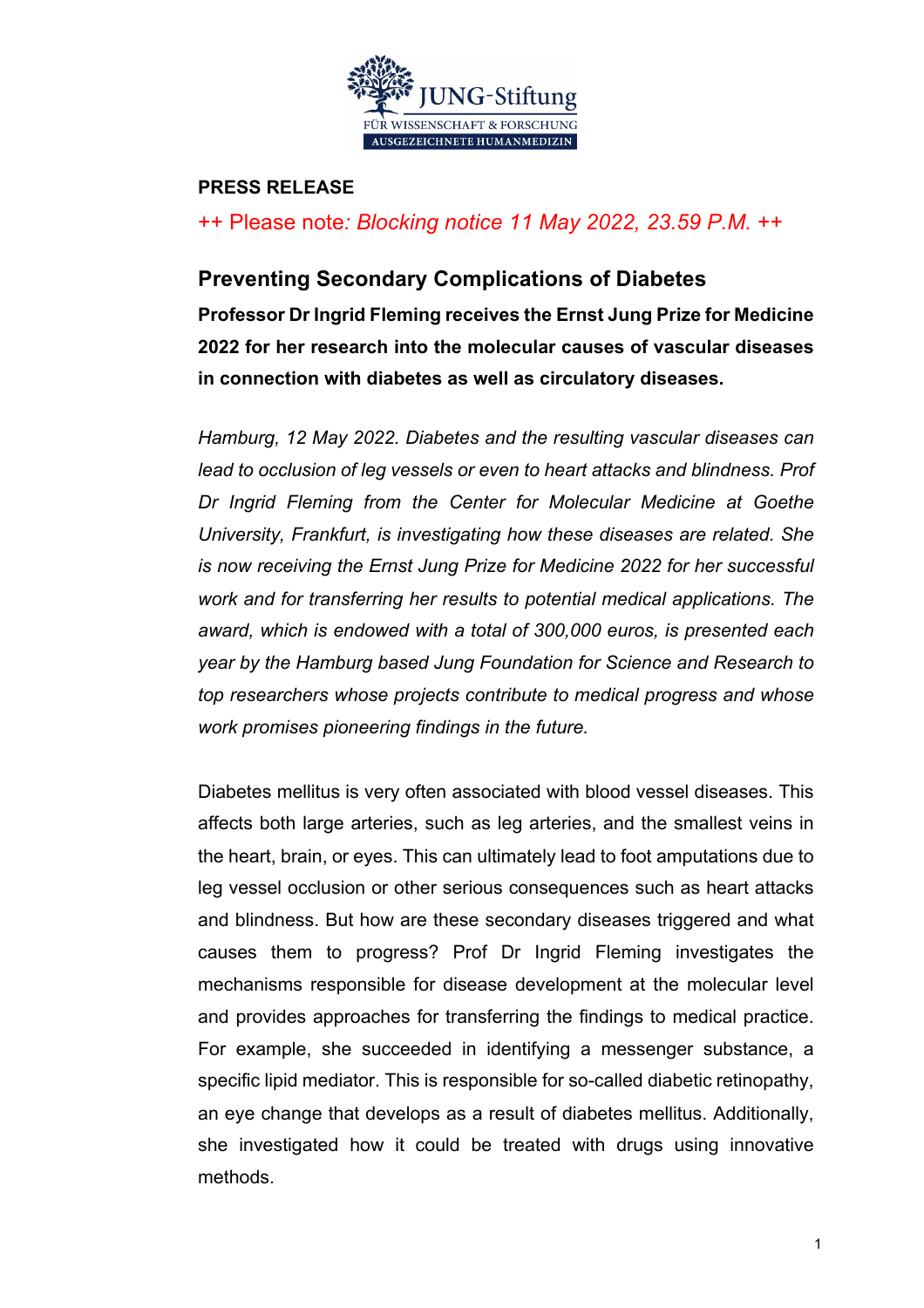

## *From Northern Ireland to the world: Professor Dr Ingrid Fleming's career*

Women remain underrepresented in science. According to UNESCO, only 29.3 percent of the world's scientists are women. This makes it all the more important that girls and women are introduced to science at a young age, as was the case for Professor Dr Ingrid Fleming. She learned to love science at a girls' school in a small market town in Northern Ireland. "Here's where I learned that if you set your mind to something, you can accomplish almost anything. That helped me leave Northern Ireland behind at the age of 18." She first moved to Birmingham, England, where she studied biochemistry and pharmacology and graduated with distinction. She continued her journey to Strasbourg in France to complete her doctorate in molecular pharmacology, before moving to Freiburg for a two-year postdoctoral stay at the Institute of Applied Physiology. In 2007, she moved to Frankfurt am Main, where she has since climbed from group leader to C3 professor of physiology and finally to the Chair (W3) of the Institute for Vascular Signalling. She loves her work until this day and enjoys getting up every day to dedicate her time to research. Hands-on projects help her balance her free time with work in the lab. "At the moment, I'm in the middle of redesigning my garden. That keeps me busy."

# *Ernst Jung Prize for Medicine supports and recognises Fleming's research*

Ingrid Fleming has been working on vascular diseases since her doctoral thesis and has already received numerous prizes and awards internationally for her work – the Ernst Jung Prize for Medicine will be added to her list this year. It also has a very special meaning for her: "The Jung Foundation's Prize is internationally recognised as the highest award for biomedicine in Germany – and when I saw the list of previous winners, I was a bit overwhelmed, because so many of them have made important contributions to translational medicine." Therefore, she wants to take the award as a